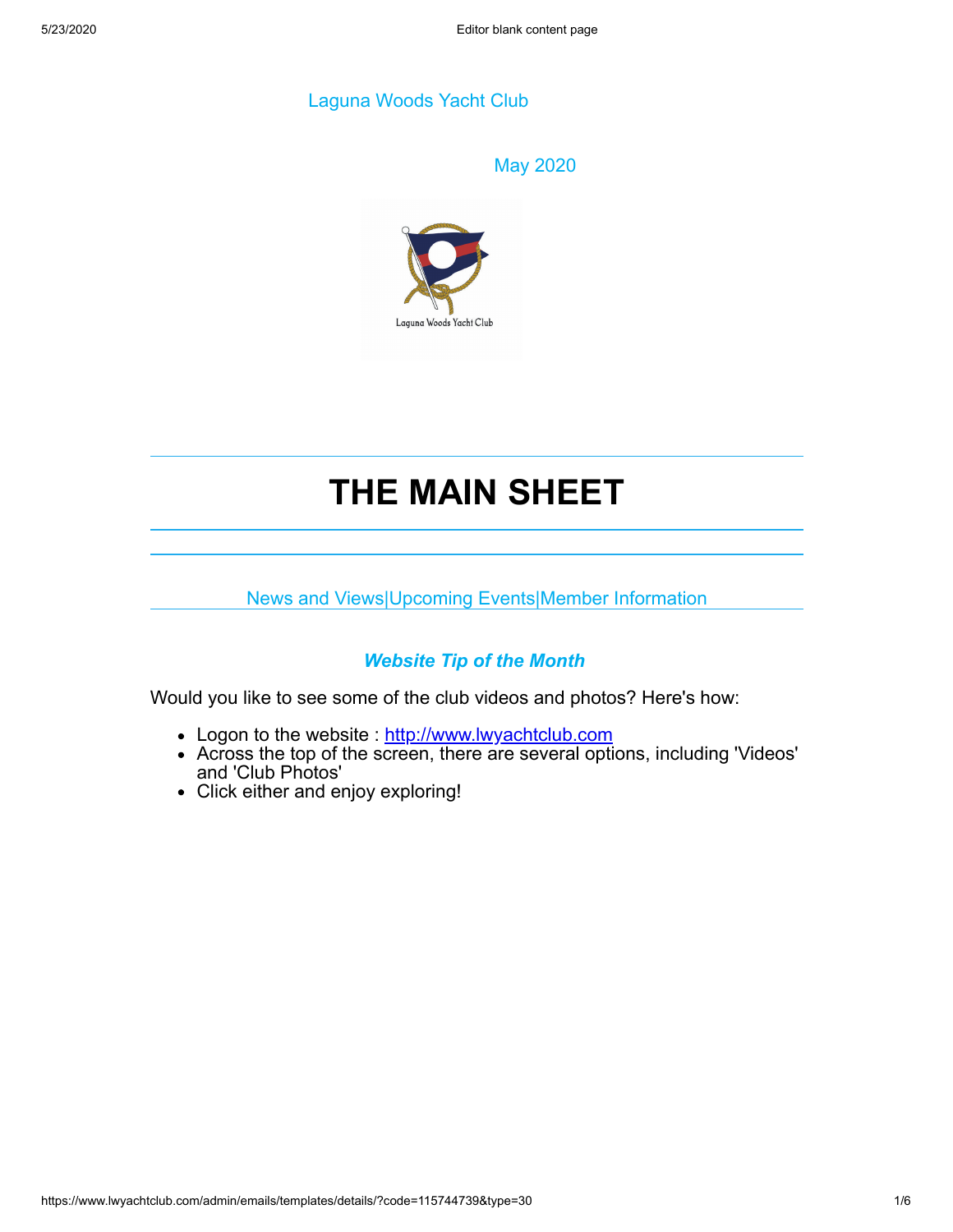5/23/2020 Editor blank content page



The Commodore's Corner

Wayne Carlson

Fellow Sailors:

As we enter what feels like week 1000 of California's "Stay-At-Home" order, I find myself constructing rational reasons to push the edges of the letter versus the spirit of the orders and recommendations. After much serious discussion, the Board of the LWYC unanimously decided that the only way that we could promote the safety of our members was to discontinue our daily sails. Although you can make a case that being on the ocean, in the ocean breeze, is arguably the safest and most enjoyable place to quarantine in place, the reality is that the 50 square feet that defines the cockpit of the Hiatus, the area that we occupy for 99% of our sailing time, is so far out of the definition of Social Distancing that sailing in these times is completely unjustified.

True, there are times when the Hiatus may go out for a sail; we encourage skippers to take the boat out but only with a crew consisting of members of their household who are members of their self-quarantine group. This allows for a periodic assessment of the Hiatus and allows us to catch any problems that may develop. Also, a sailboat that doesn't sail is not a happy vessel!

These are very rigid restrictions and comply with the letter and the spirit of the current recommendations.

Others in the Dana Point Marina community have taken a much more relaxed approach to the orders/recommendations but we, the LWYC cannot justify putting our members at any more risk than they currently encounter residing in the village.

With that said, please be patient and understand that your club has the well being of the membership as our number one concern; we are all friends and members of the same sailing community.

Stay Safe,

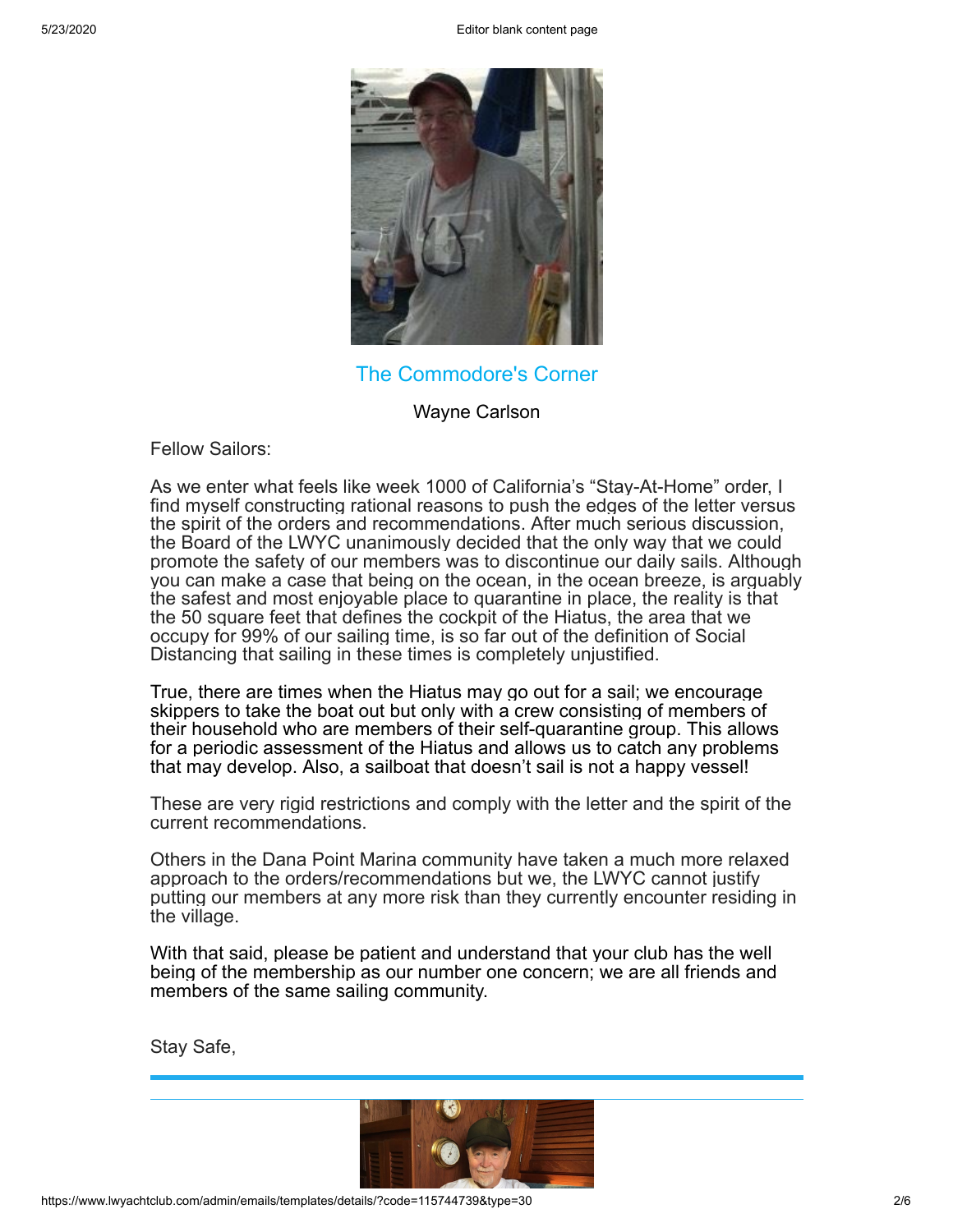5/23/2020 Editor blank content page



## **A Word from the Rear Commodore Terry Miles**

The Board has suspended Sailing on the club boat "Hiatus " at this time. We have made this decision with the club members and families in mind. Social Distancing of 6ft make Sailing our boat impossible for a skipper to sail with more than a crew of one without putting members at risk. We also have some day sailing with a happy hour that includes sharing food and beverages in the cockpit. This part of our events will need to stop for the foreseeable future. We will resume sailing activities, including classes on the boat as soon as the State and the Dana Point Marina have given us the go ahead, and the board has complete confidence for the safety of our members.

We are also having to evaluate the current location of the clubs Happy Hours. The 2400 building has the same problem with Social Distancing, food sharing, and the drink table being a problem. We are currently reviewing other locations within Laguna Woods to hold this event. This relocation is on hold until we can review the other gathering locations within the community, and the offices of Laguna Woods are reopened.

Another issue is the General Membership Meetings. The club was informed by the Home Owner's Association that we need to temporarily move our meetings to CH 2 until CH3 has been renovated, this is a good thing as CH2 gives us more room for social distancing. We will need to see if we can permanently move our meetings until this Pandemic is eradicated, which is ??

Your Yacht Club is working on all these issues and more. We will continue to focus on safety of you- the members.

Please keep yourself and your family safe. We will keep you informed of the upcoming changes that will be impacting the club.

LWYC- Board

# Hiatus Update

## Hiatus on the Hard!

Skipper Darrel Vorderstrasse and First Mate Noemi Epstein delivered Hiatus to the Dana Point Shipyard and she (Hiatus...not Noemi...) now sports new bottom paint. The next task before going back into the water will be replacing the speed transducer in preparation for the installation of the new instruments. Once Hiatus is back in the slip, Darrel will be installing the new speed, depth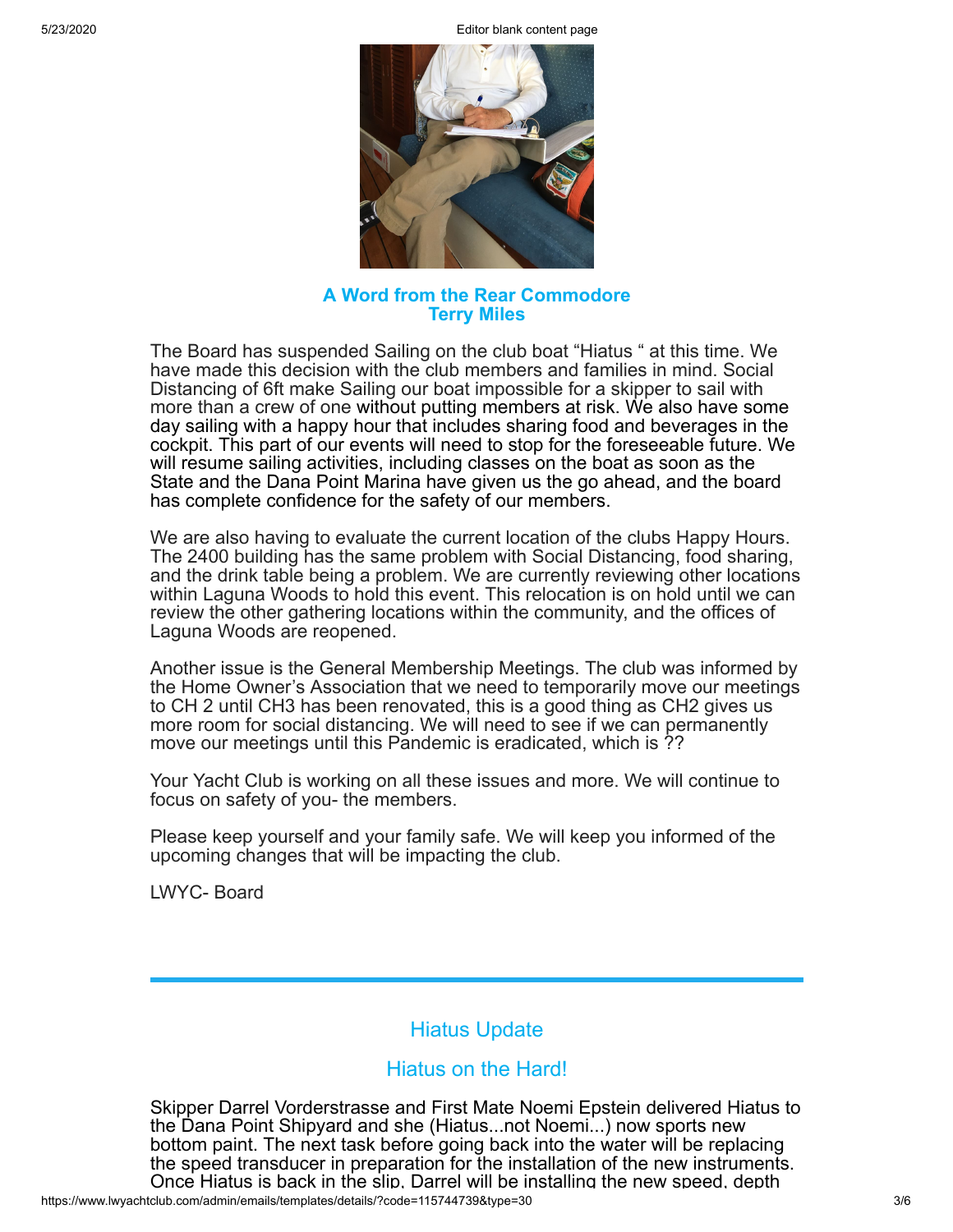and wind instruments in the new pestal.



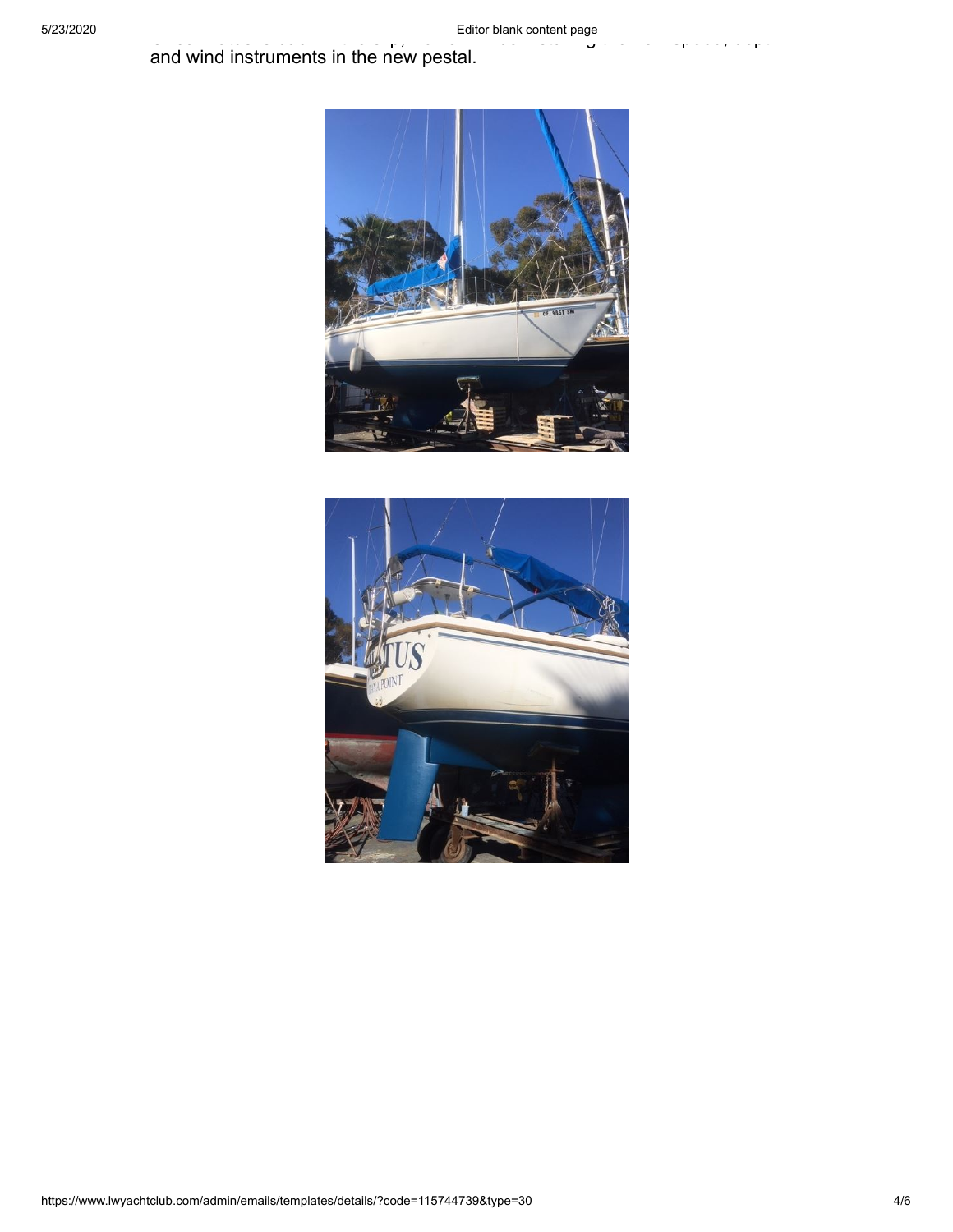#### **Sailing Academy Fundamentals Refresher Webinar**

We were only able to hold three of the five classes for the Fundamentals of Sailing class before we needed to postpone due to the COVID-19 situation. Since we can't be certain, at this point, when we'll be able to resume the classes and we didn't want our class of outstanding students becoming 'barnacle encrusted', we held a refresher webinar on Saturday, April 18.

There were 13 students in attendance for the hour long webinar and we reviewed what had been covered in the first three Fundamentals class:

- Wind and the Points of Sail
- Terminology
- Boating Etiquette
- Getting Underway
- What makes the boat go...

The students are well on their way to becoming "Old Salts". In fact, they did so well, we couldn't resist getting them together for a group photo in spite of the social distancing edict...